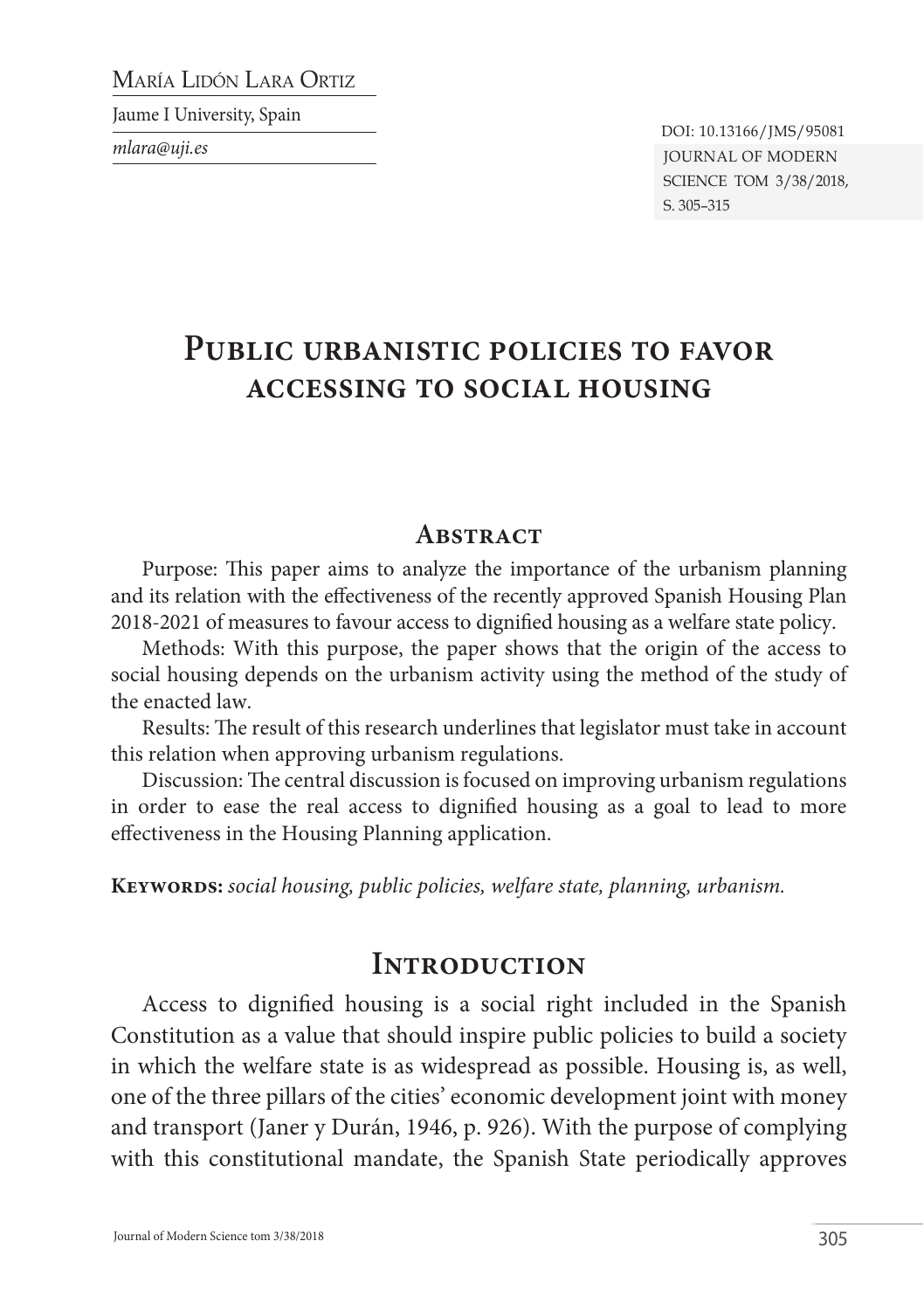housing plans that include measures to facilitate access to decent housing for people who gather the requirements established by public policies to bring assistance or aid to purchase housing, but which entail some limitations to the transmission of the domain and to the lease of such houses in order to ensure that they are enjoyed for the same sector of the population to which they were initially addressed, and to prevent lucrative business from being done in relation with them. Notwithstanding these social policies are linked with the previous policies about the use of the ground, so one of the limitations that conditioned the future of the access to social houses depends of the urbanism policies formerly applied to create urban ground that could be addressed and reserved to social housing.

#### **The right to access housing in its legal configuration in Spain**

According to the article 47 of the Spanish Constitution: "All Spaniards have the right to enjoy decent and adequate housing. The public authorities will promote the necessary conditions and establish the pertinent laws to enforce this right, regulating the use of the land in accordance with the general interest to prevent speculation. The community will participate in the capital gains generated by the urban action of public entities". The article 47 in fine refers to the need to connect the urban activity with its repercussion for the benefit of society, because it was after the Spanish Constitution of 1978 that it had become a social right, but we found a disconnection between urbanism and housing regulation (Jardí Casany, 1952, p.78). It has been highlighted that the equal-distribution mechanisms of our urban legal system do not allow to transfer de benefit between different sorts of soil classes, for which certain limitations are observed (Agudo González, 2009, p.150).

Housing legal nature requires some clarifications to understand its scope and content. The first one is that it is located within Chapter III of Title I of the Spanish Constitution, regulating the Guiding Principles of Social and Economic Policy, so it is not a Fundamental Right, and its protection cannot be considered as one of this kind. Secondly, we must consider that the manifestation of the configuration of Spain as a social and democratic State of Law, means in relation to the right to dignified housing, that it is not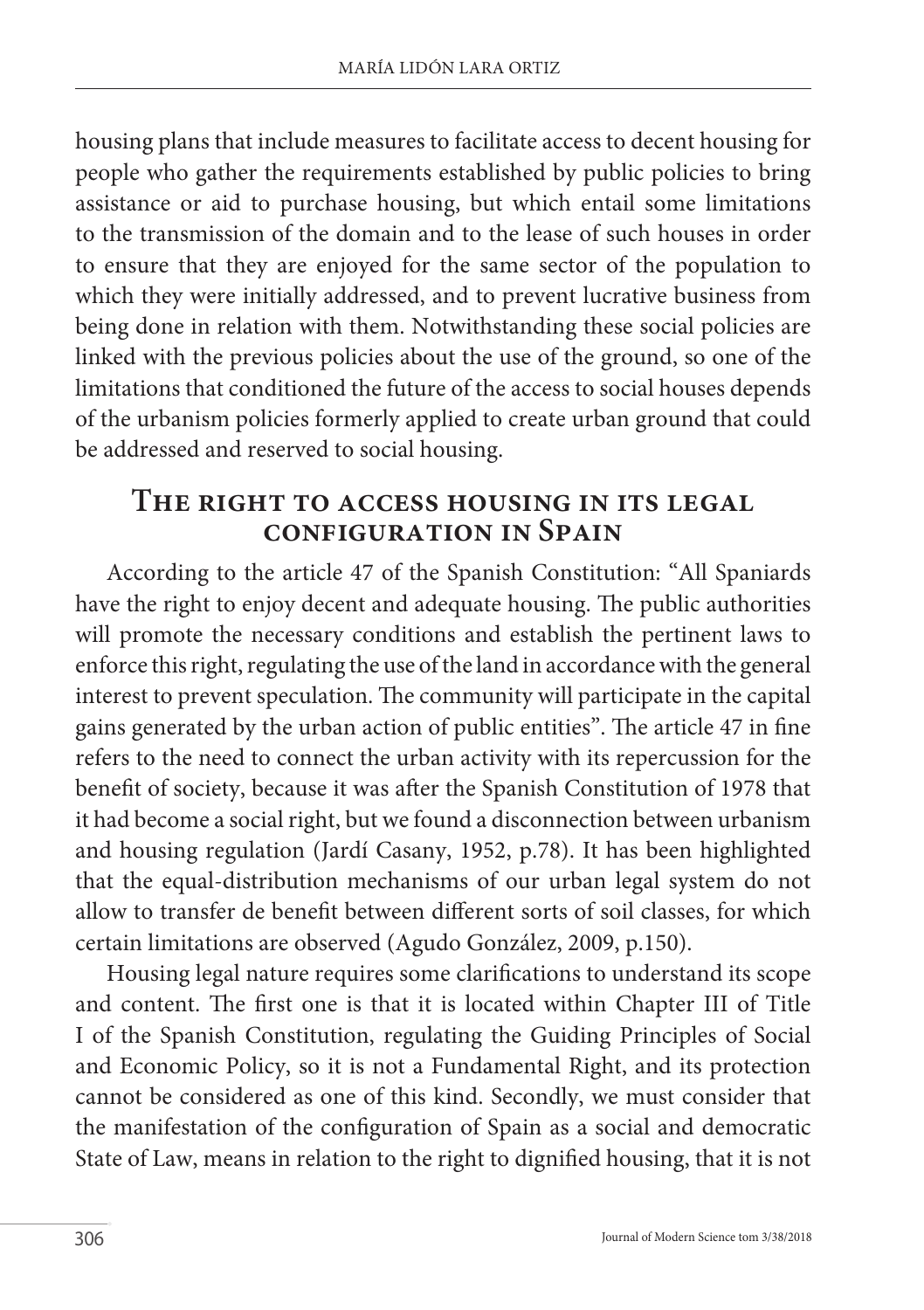a subjective right that would confer to its holders an action for obtaining directly a dignified and adequate housing, in this sense it is configured as a value to be promoted by the public powers (as a guideline, thus the Constitutional Spanish Court Decision Nº. 155/1988, of July 20, in its Legal Foundation number 2). However, we can mention that in other European countries is possible to find examples of a materialization of this right in a subjective right, as in the Superior Court of Contentious-Administrative Court of Nordrhein-Westfalen (Germany), of March 4th, 1992 that establishes the limits in which a local administration is obliged to grant housing to persons without housing, in a case of exceptional recognition, through prudential means (González-Varas Ibáñez, 1992, page 843). Undoubtedly, this possibility goes much further than simply contemplating the right of access to decent housing, as an inspiring principle. Despite its objective delimitation, from the subjective point of view, this right is much broader since Article 13.1 of the Spanish Constitution and the Organic Law 4/2000 of January 11, extend the right to access a decent housing to the foreigners with legal residence in Spain. Thirdly, must be emphasized that Article 47 of the Spanish Constitution focuses on the regulation of the land, that is, on urbanistic matters, so that the right to access decent housing cannot be understood separately and independently to urban planning.

### **Social housing protected through urbanistic law**

Incidence of urbanistic regulation on access to decent housing can be seen from a historical perspective, since the Urbanistic Law of 1992 had 310 articles and the Land Law of 1998, only 44 articles, which meant the liberalization of the soil (De la Vallina Velarde, 2000, p. 337 and Iglesias González, 2005, p. 518), since the no-developable land in this Urbanistic Law is not a residual type of land delimited from the setting of the limits of the developable land, and because unless there were worthy values of protection that would force to configure as no-developable land the soil (Munar Fullana, 2000, p. 786), the land that does not have these values, could be catalogued as a developable one (Quintana López T., 1999), p. 269). The later urbanistic regulations are more social than the 1998 Urbanistic Law and introduce other mechanisms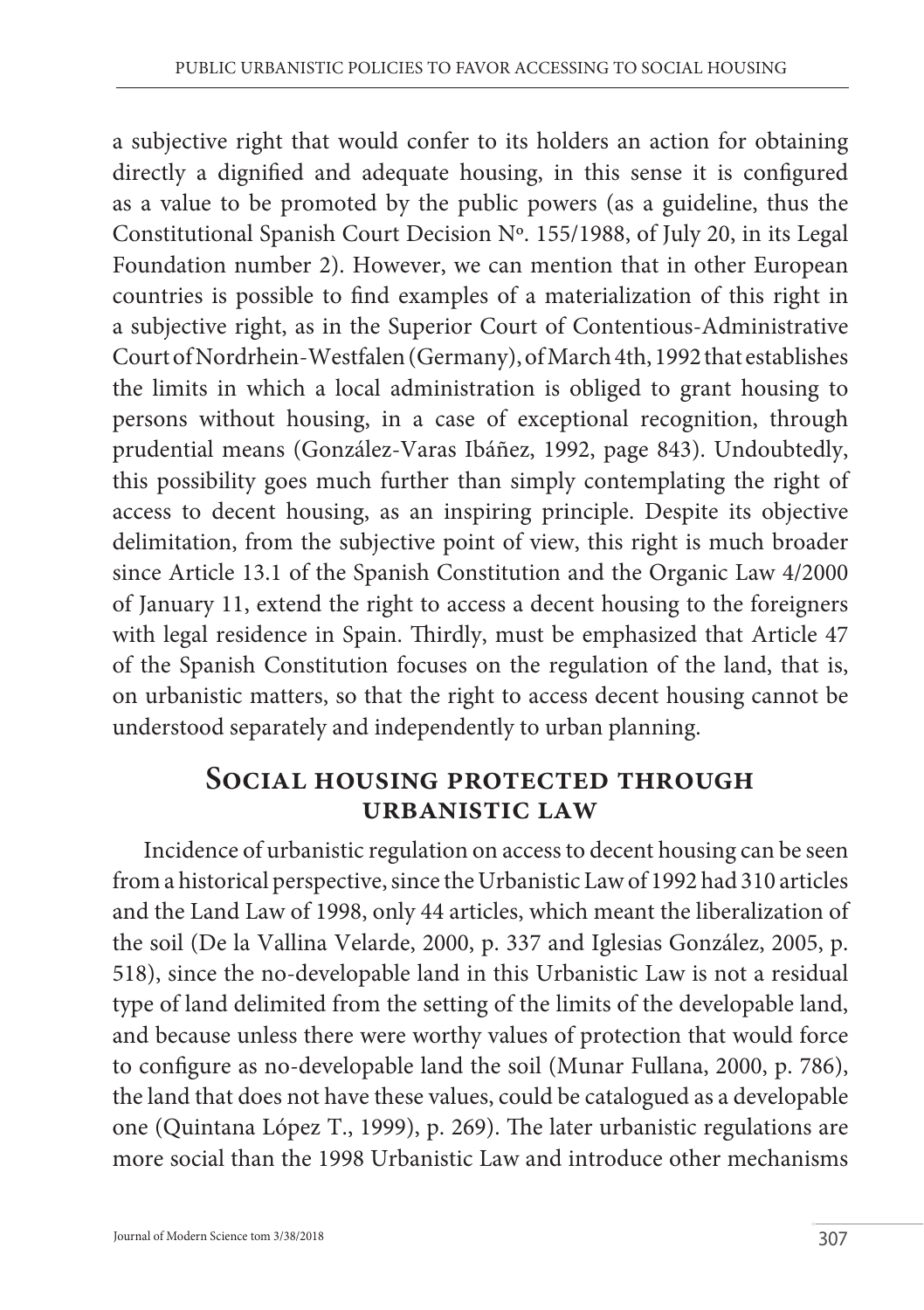to protect social housing. Thus, the Royal Legislative Decree 2/2008, of June 20, which approves the revised text of the land law, is very protective of the environment, but the only mention of the protection of the right of access to housing we find in it is a provision that regulates the reservation of land to be addressed to social housing. Subsequently, the Royal Legislative Decree 7/2015, of October 30 contains many more references to the promotion of social housing. The importance of urban law is not limited, from the point of view, of social rights to access to decent housing, but can go much further because it serves as an instrument of integration and social cohesion, issues somewhat linked to access to decent housing and even other rights, even of a fundamental nature (Ponce Solé, 2003, p. 71). Currently, it can go much further because it must be available to public authorities as an instrument to achieve the implementation of the Sustainable Development Goals promoted by the United Nations (Barrio Andrés, 2016, p. 5). This instrumental character for the attainment of general or public interests can be subject to judicial control through techniques that allow controlling the adequacy to the legality of the urban public function (Cabello Martínez, 2011, p. 256), since the Administration can only exercise his powers to achieve the public interest, under penalty of deviation from power.

In urban planning regulations there are two issues that must be analyzed more deeply: the first one is the change of the law of the urban property right in the different rules regulating the land; the second is the analysis of the progressive implementation of mechanisms tending to favour the generation and maintenance of the protected land that is destined to improve social housing.

Regarding the change of the land law of 1998, this law has the character of an economic policy instrument, since it fostered the development and growth of privately owned assets, both because it gave rise to the revaluation of land for its owner, as it caused the boom in the economic activity of building. This Law received some criticism, because it was considered by some authors as an involution (García-Bellido García de Diego, 1998, p. 19). This Law contains a single reference to "housing" in its article 40, where the social character of the right is built only on the right of "reversion of the expropriated land for urbanistic reasons. This law also contains a change in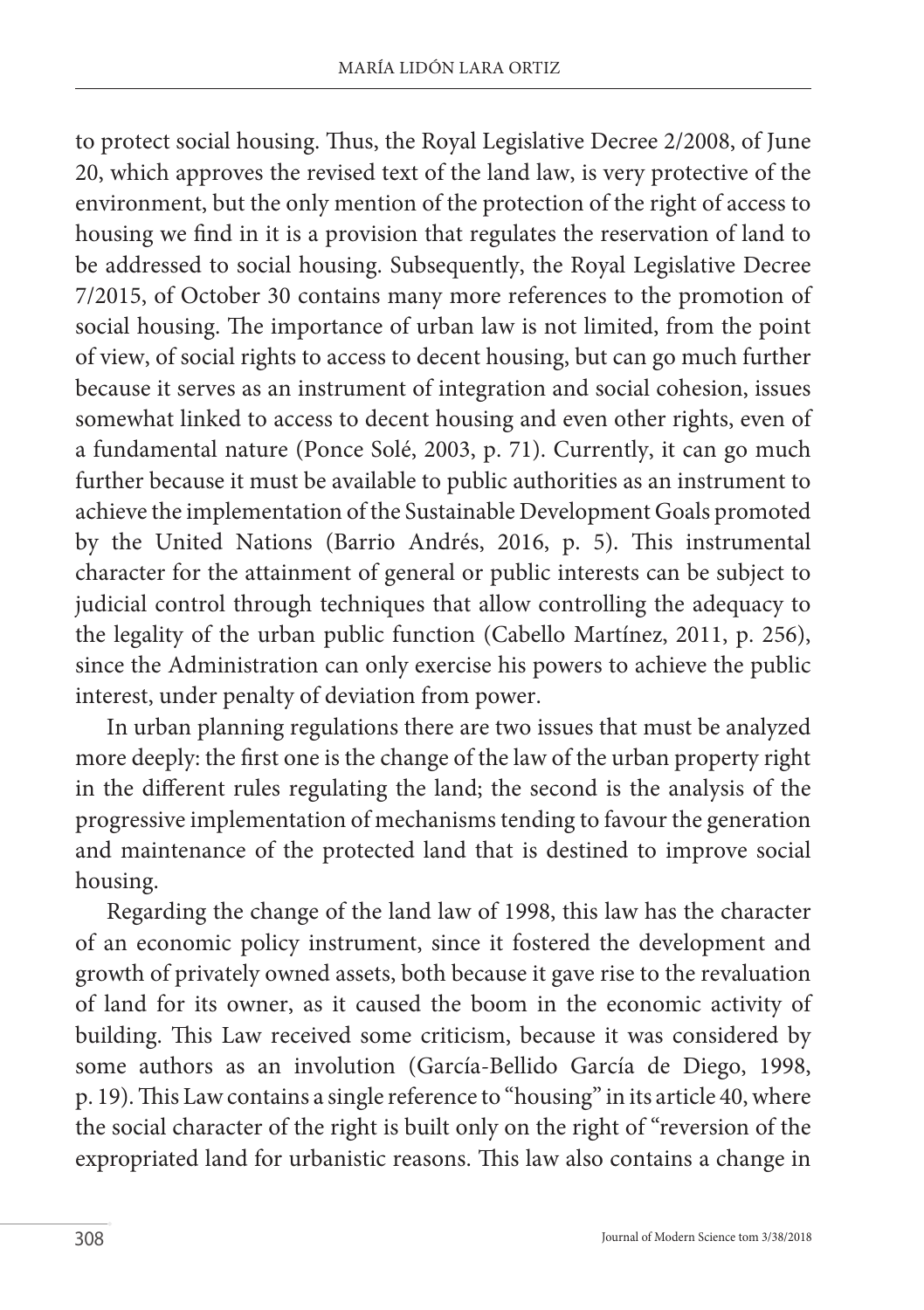the conception of the content of the right of the land. A difference regarding to what was foreseen in the 1992 legislation, in which the ownership of the land was conceived with an evolutionary character, so that the landowner acquired the faculties that integrated his domain to the extent that he fulfilled his urbanistic obligations, the Law 6/1998 established an urban planning regime for land ownership of a statutory nature, so that the owner always has the rights and obligations that integrates the status of land ownership, but that is different according to the urban soil, developable or no-developable (rustic) one, although it depends on its classification, as in the previous system did (Ramón Parada, 1998-1999, p. 144).

Looking at the current implementation of mechanisms tending to the generation and maintenance of urbanistic protected land that will be destined to social housing, we appreciate that there are more measures nowadays than ten years ago.

So, in the Land Law of 2008, measures were introduced to promote access to social housing. In this sense, Article 4 includes the rights of citizens to access housing, as well as to promote the activity of opening urban planning through the private initiative in article 6. A guarantee that the soil would be used to build social houses was implemented in relation with the social function of the property, such as the application of responsibility for noncompliance with the approval or execution of planning – articles 11.5, 25 and 26. A specific title, Title V, was introduced in the Land Law of 2008 to regulate its social function. This social function of the property is guaranteed by the legal provision of a cataloque of measures that allows compliance with the law even if the owner fails in fulfilling the obligations that the urbanistic law imposes. They are the following: subsidiary execution, forced substitution, compulsory sale regime, and expropriation for breaching of the social function of the property. The reserve of land was also regulated for building houses with a regime of public protection with a fixed maximum price for sale, rent or other contractual way to access to housing.

Finally, the Royal Legislative Decree 7/2015, of October 30, declares that public administrations must allocate adequate and sufficient land for productive uses and for residential use, with a reservation in both cases, of a part of the lands to public protected buildings that could be addressed to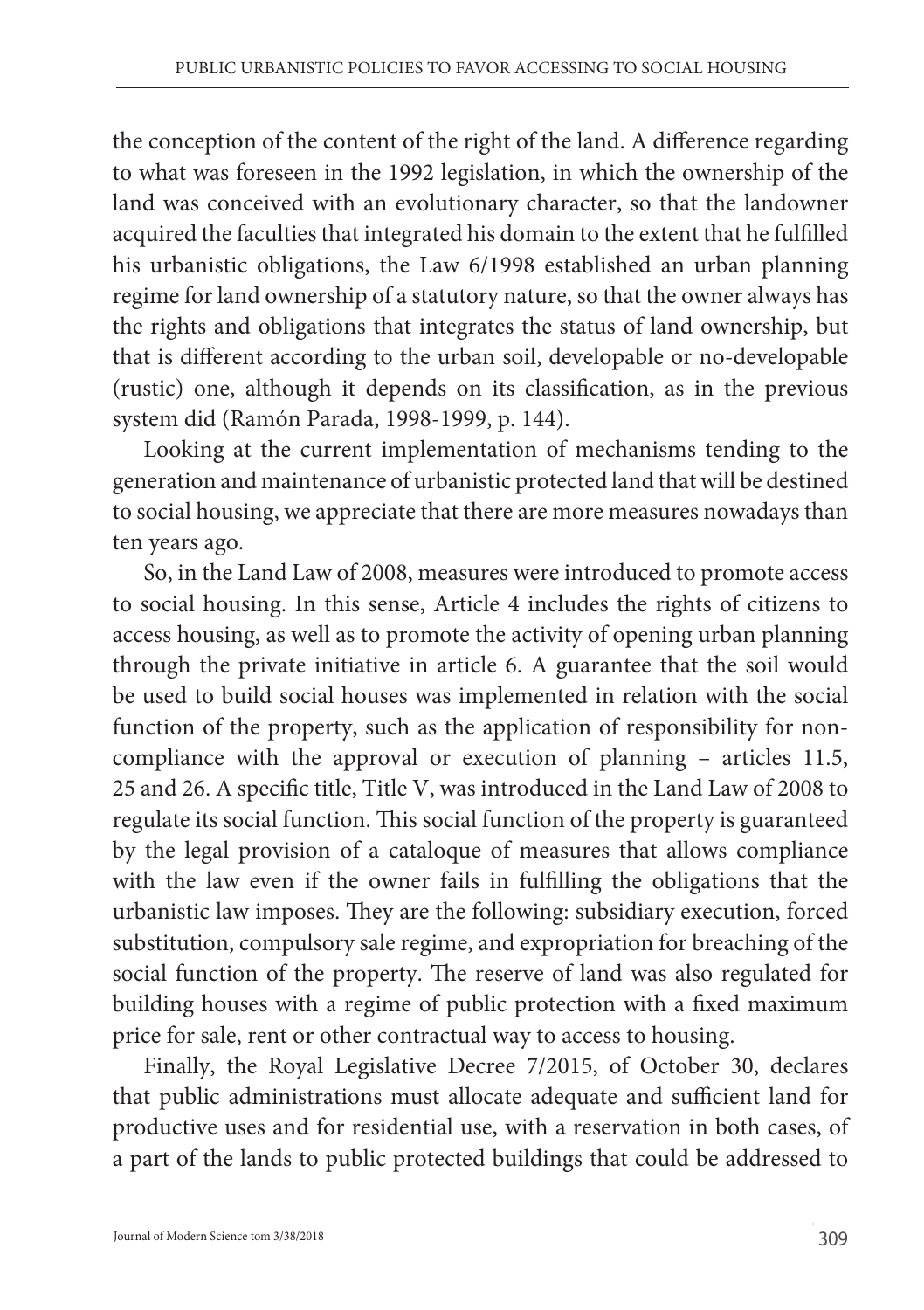social housing. This reserve will include, as a minimum, the land needed to make 30 percent of the residential building area planned by the urban planning in the rural land that will be included in new urbanization actions and 10 percent in the urbanized land that must undergo renovation and rehabilitation. The reserved land may be set or exceptionally allow a lower reserve or exempt them for certain public actions, provided that, in the case of new urbanization actions, it was guaranteed the full compliance of the reserve within its territorial scope.

In addition, Royal Legislative Decree 7/2015 also recognizes the right to decent housing when regulating the application of the land reserve for protected housing. This right must be interpreted in accordance with its article 1 that states that this law guarantees the effectiveness of the right to enjoy decent and adequate housing. Consequently, Article 3.4.2 states that the land linked to a residential use by urbanistic planning is at the service of the effectiveness of the right to enjoy decent and adequate housing, in the terms provided by the legislation on the subject and article 5.a) establishes that all citizens have the right to enjoy decent, adequate and accessible housing.

The former principles that declare this rule are materialized in the regulation of the reservation of land to guarantee the dignified housing and the rights of return and rehousing that the law recognizes to the owner or the tenant in the urbanistic public activity.

The reservation of land to guarantee decent housing is regulated currently within the basic statute of the promotion of urban actions, in article 18, as those linked to the promotion of urban transformation actions and building actions. Among others, the urbanization actions include the legal requirements as to deliver to the Administration the minimum of ground reserved for the streets, free spaces, green areas and the rest included in the urbanistic planned action. In these land reserves are included the management instruments referred to the termination of public housing, some of them bond with a protection regime, and others limited because of their exclusive destination is be used for renting as a place to live.

The rights of return and accommodation are regulated in article 19.1, 19.4 and 19.5 of Royal Legislative Decree 7/2015, and through them in the execution of actions in the urban surrounding that require the eviction of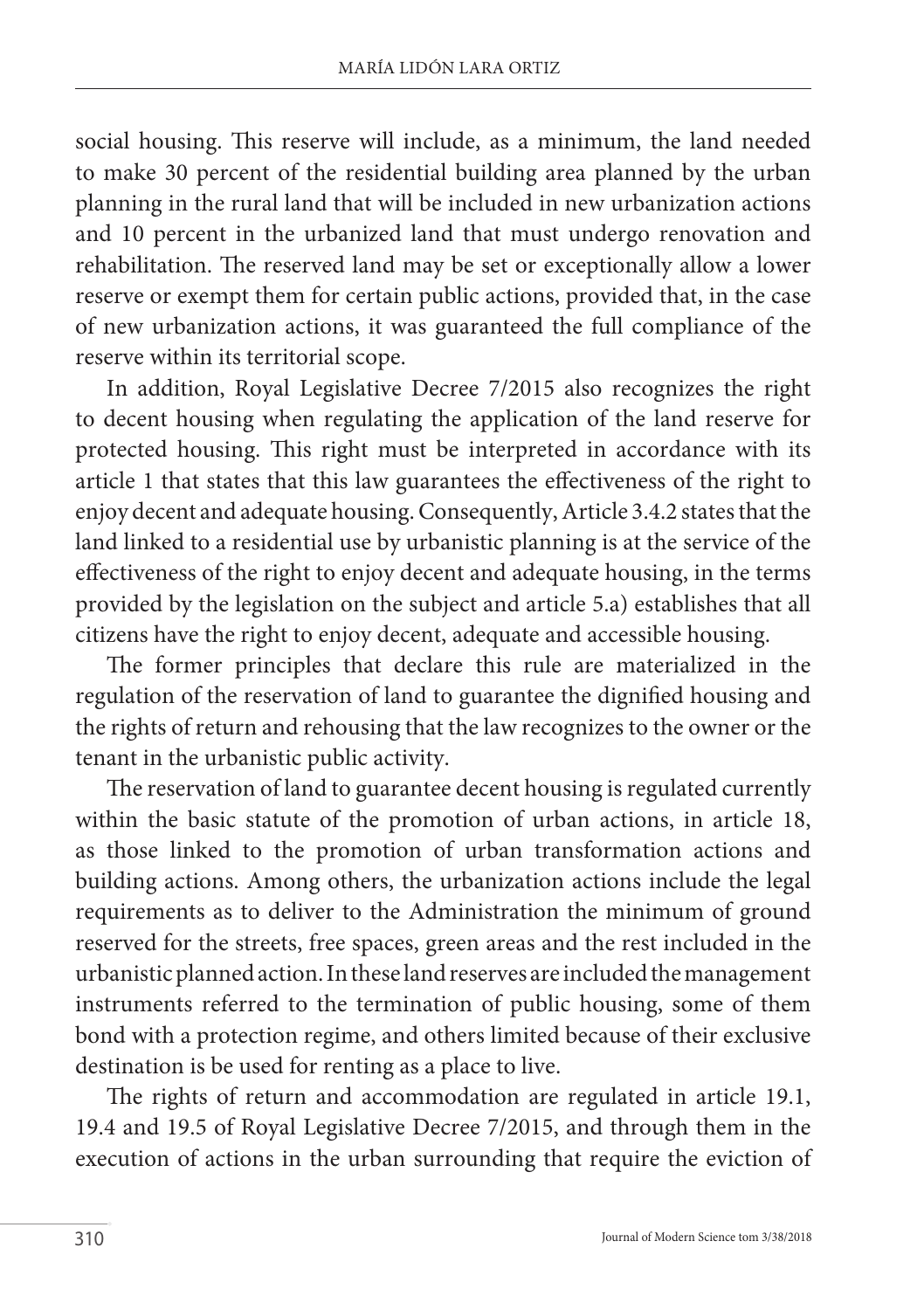legal occupants from their habitual residence must be guaranteed the right of those to be rehoused. To make effective the right of rehousing, it will be necessary to offer a new dwelling for each of the dwellings affected by the action, either in the same scope of action, or, if this is not possible, in an action that would be executed as soon as possible. When there are no possible rehousing, holders of the right are entitled to its economic equivalent.

## **The promotion of the right to access to a living place through housing plans**

The Spanish Royal Decree 106/2018, of March 9, which regulates the housing plan 2018-2021 materializes the second phase of public action to facilitate access to social housing. Through this regulation it can be offered access to housing after having been generated in the first phase, the urbanistic one. But there are great disparities between the regulation of the access to social housing and the urbanistic regulations (Vaquer Caballería, 2017, p. 69), existing a traditional disagreement in both areas (Alli Aranguren, 2005, p. 59). For this reason, the urban matter should be regulated later in its subsequent impact on social housing, since it tends to cover only the needs of housing in proportion to the availability of collective resources (Gardini, 2018, p.89).

Main objectives of the State Plan of Housing 2018-2021 are the promotion of rent and the promotion of rehabilitation and regeneration of urban and rural buildings, facilitating young people's access to the enjoyment of decent and adequate housing in the rental regime, and facilitating the same but referred to elderly people, or those who are disabled persons through the promotion of the rental housing park, that does not excludes the new promotion buildings within a margin that depends on the growth of the number of inhabitants in each locality.

With the promotion of renting is intended to reduce the negative consequences of the Spanish housing system's trend based in the use of a scheme of home ownership as a characteristic of the Spanish park facing the one that is used in other European countries where renting is much more usual (Bassols Coma, 2003, p.106), and the number of vacant dwellings is also reduced (Fernández Méndez and Justo Rodríguez, 2017, p. 54).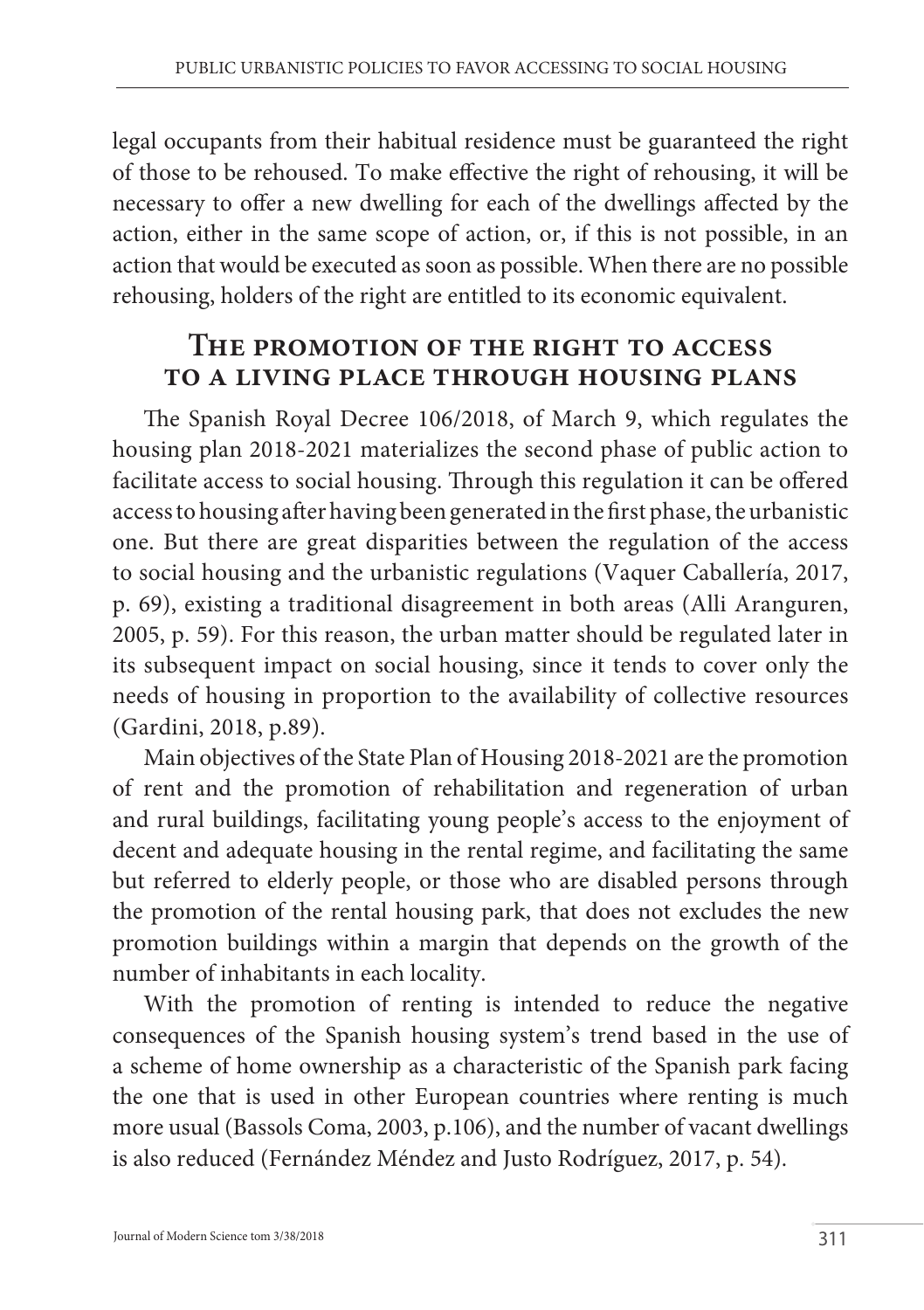The Housing State Planning is intended to favour access to social housing in order to face the degradation of the constitutional concept of decent and adequate housing (Sánchez Blanco, 2009, page 13). To achieve this purpose, different housing assistance programs are foreseen through a total of nine programs that include the granting of conventional loans, giving subsidies for renting houses, and given special subsidies to rent houses for people in eviction situations and in certain circumstances as being young, elderly or disabled, as well as programs that promote the public park of rental housing, the improvement of energy efficiency and sustainability in housing, conservation, improvement of safety of use and accessibility in housing, and urban and rural regeneration and renewal.

It must be highlighted that all the former programs contained in the Housing Plan 2018-2021 constitute a minimum which can be complemented by the protection and promotion actions foreseen in the legislation of the regional authorities so-called *Comunidades Autónomas* (Jiménez De Cisneros, 1994, p. 232), with the finality of approving further measures that can improve the State framework about urbanism and housing.

# **Conclusions**

Housing right protection is not configured as a subjective right, but such as a social right. So, the public authorities must promote and protect it as a value which increases the welfare of the society. The housing policies start when the urbanism planning is approved because is at this moment when public policies could foresee reserves of ground to be lead to social housing, that later on would be offered to citizens who have personal conditions that hinder this access.

Both urban planning and housing plans are the main instruments used to promote the right of access to decent housing. In both recent regulations have some common trends that could be observed: 1. Promotion of the use of the rural environment, and 2. Promotion of access to housing trough renting, not by purchasing the property.

Effectiveness of housing plans depends on the existence of sheltered housing, and that is originated in the public urbanistic actions, it so could not be denied that it is necessary to contemplate the relationship between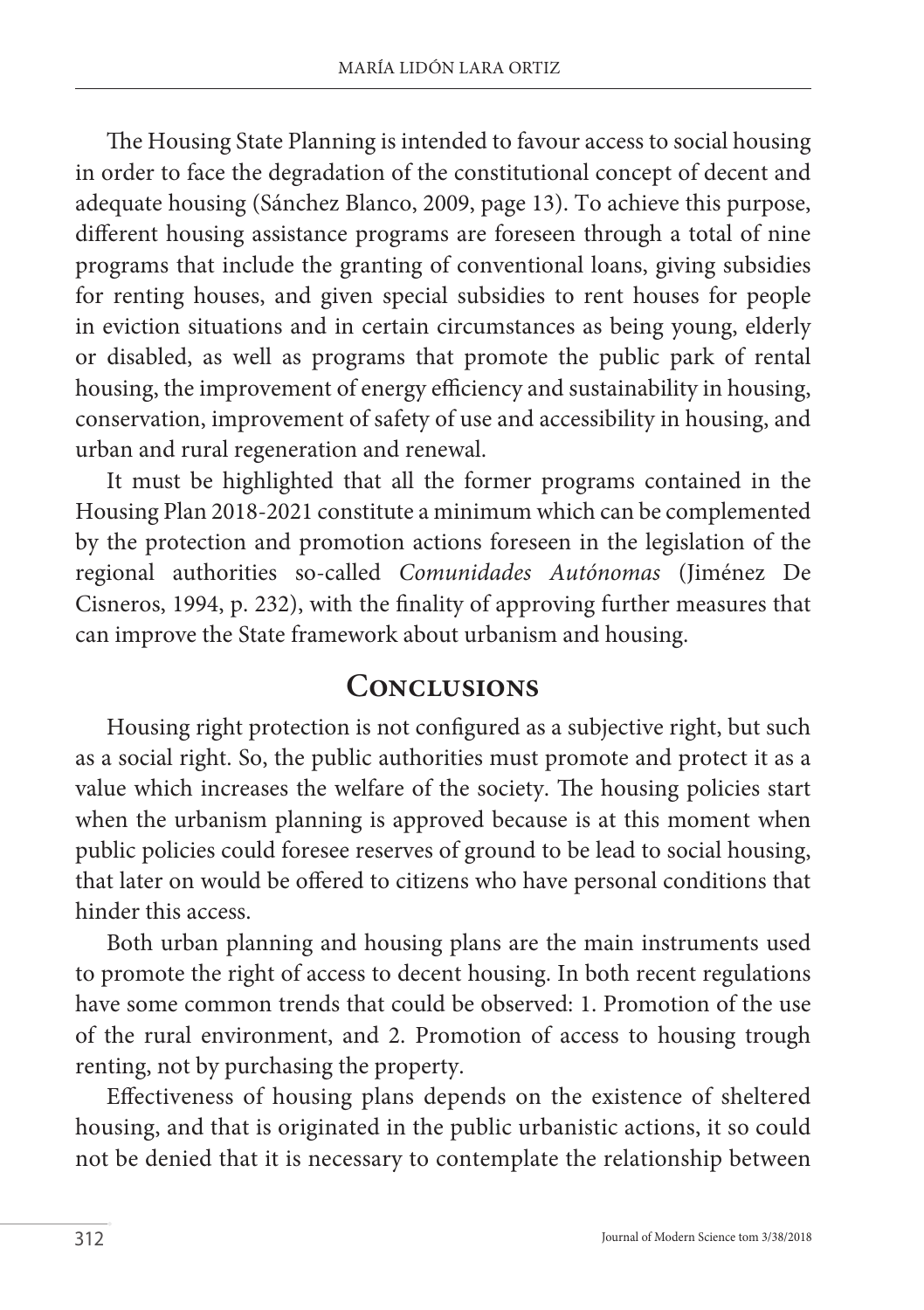both. Currently, we observe a point of disconnection between the tools used as public policies of access to decent housing and the limitations for building on rural lands because it cannot be built except when the soil classification changes. Although this limitation is based on the logical function of urbanism that must limit disordered building, the option of allowing small rural constructions, as an accessory of rural soil, when beneficiaries are affected by circumstances that allow them to access to the programs prevented in the housing plans could mean an approach of the urbanistic law and the housing planning currently in force, because it would increase a controlled development in rural spaces and facilitate access to a living space in some cases.

#### **References:**

- Agudo González J. (2009), "Gestión urbanística integral del suelo: plusvalías y servicios ambientales", in *Revista de Estudios de la Administración Local y Autonómica REALA nº 311*, pp. 135-167, Ed. Instituto Nacional de Administración Pública, Spain. ISSN 1989-8975.
- Alli Aranguren, J. C. (2005), "Urbanismo y vivienda. La interrelación de las políticas de suelo y vivienda", in *Revista de Derecho Urbanístico y Medio Ambiente, núm. 219,* pp. 59-128, Ed. RDU, Spain. ISSN 1139-4978.
- Barrio Andrés M. (2016), "La smart city: versión 2.0 del municipio", in *Documentación Administrativa / Nueva época n.° 3*, pp. 1-6, Ed. Instituto Nacional de Administración Pública, Spain. ISSN 1989-8983.
- Bassols Coma M. (2003), "La exclusión social y la contribución de los municipios a la satisfacción del derecho a la vivienda", in *Revista de Estudios de la Administración Local REAL nº 291*, pp. 103-116, Ed. Instituto Nacional de Administración Pública, Spain. ISSN 0034-7639.
- Cabello Martínez G. (2011), "El principio de objetividad en el urbanismo", in *Documentación Administrativa / n.° 289*, pp. 233-257, Ed. Instituto Nacional de Administración Pública, Spain. ISSN 1989-8983.
- De la Vallina Velarde J.L. (2000), "Panorama actual del Derecho urbanístico", in *Revista de Estudios de la Administración Local y Autonómica REALA nº 283*, pp. 329-346, Ed. Instituto Nacional de Administración Pública, Spain. ISSN 1989-8975.
- Fernández Méndez M.S. y Justo Rodríguez A. (2017), "A vivenda social como instrumento de políticas redestributivas de renda", in *Revista Galega de traballo social nº 20,* pp.51-82, Ed. Fervenzas, Spain. ISSN 1698-5087.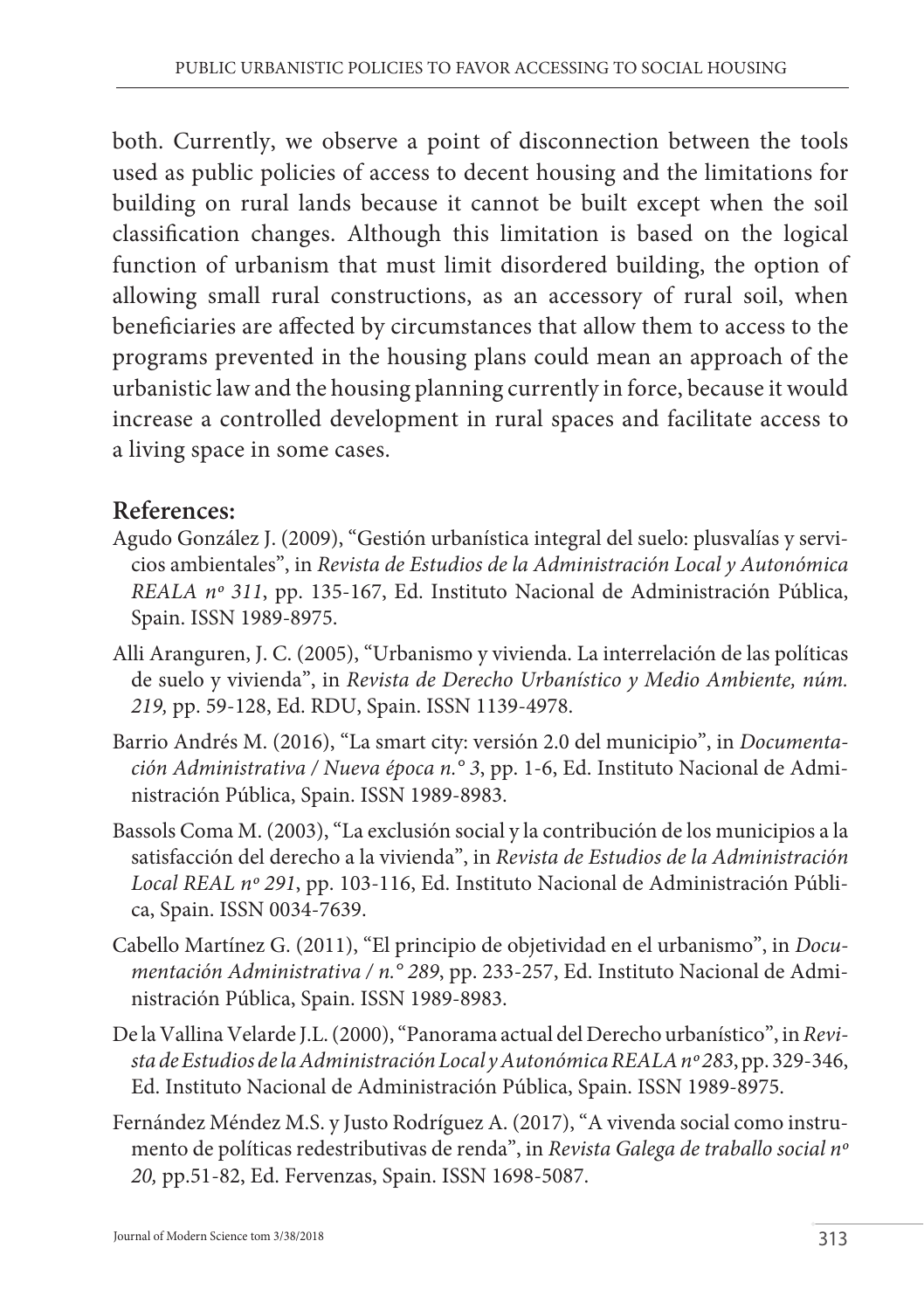- García-Bellido García de Diego J. (1998), "La excepcional estructura del urbanismo español en el contexto europeo", in *Documentación Administrativa / n.° 252-253*, pp. 12-29, Ed. Instituto Nacional de Administración Pública, Spain. ISSN 1989-8983.
- Gardini G. (2018), "Crisis económica y protección de los derechos sociales en Europa. Reflexiones desde el ordenamiento italiano", in *REALA. Nueva Época – Nº 9*, pp. 84-98, Ed. Instituto Nacional de Administración Pública, Spain. ISSN 1989-8975.
- González-Varas Ibáñez S. (1992), "La extensión de la obligación municipal de dar alojamiento a sujetos sin vivienda", in *Revista de Estudios de la Administración Local REAL nº 255-256*, pp. 843-846, Ed. Instituto Nacional de Administración Pública, Spain. ISSN 0034-7639.
- Iglesias González F. (2005), "La intervención pública en el mercado de la vivienda como política social: problemas actuales y soluciones posibles", in *Documentación Administrativa / n.° 271-272*, pp.516-544, Ed. Instituto Nacional de Administración Pública, Spain. ISSN 1989-8983.
- Janer y Durán, E. (1946), "La vivienda económica en las grandes ciudades", in *Revista de Estudios de la Vida Local REVL nº 30*, pp. 926-937, Ed. Instituto de Estudios de la Administración Local, Spain. ISSN 0034-8163.
- Jardí Casany E. (1974), "Congreso de la Federación Internacional de la Vivienda y Urbanismo. Urbanismo y democracia", in *Revista de Estudios de la Vida Local REVL nº 181*, pp. 73-79, Ed. Instituto de Estudios de la Administración Local, Spain. 0034-8163.
- Jiménez De Cisneros (1994), "La cooperación para la formulación y ejecución de planes de vivienda", in *Documentación Administrativa / n.° 240*, pp.229-255, Ed. Instituto Nacional de Administración Pública, Spain. ISSN 1989-8983.
- Munar Fullana J. (2000), "El suelo rústico y los criterios de clasificación en la legislación de las Islas Baleares. El mantenimiento del carácter residual en el marco de la Ley 6/1998, sobre Régimen del Suelo y Valoraciones", in *Revista de Estudios de la Administración Local y Autonómica REALA nº 284*, pp. 767-796, Ed. Instituto Nacional de Administración Pública, Spain. ISSN 1989-8975.
- Ponce Solé J. (2003), "Inmigración, religión y Derecho urbanístico", in *Quaderns de Dret Local, num. 3*, pp.56-71, Ed. Fundación Democracia y Gobierno Local, Spain. ISSN 1696-8438.
- Quintana López T. (1999), "El suelo excluido del proceso urbanizador. Referencia a Castilla y León", in *Revista de Estudios de la Administración Local REAL nº 280-281*, pp. 267-289, Ed. Instituto Nacional de Administración Pública, Spain. ISSN 0034-7639.